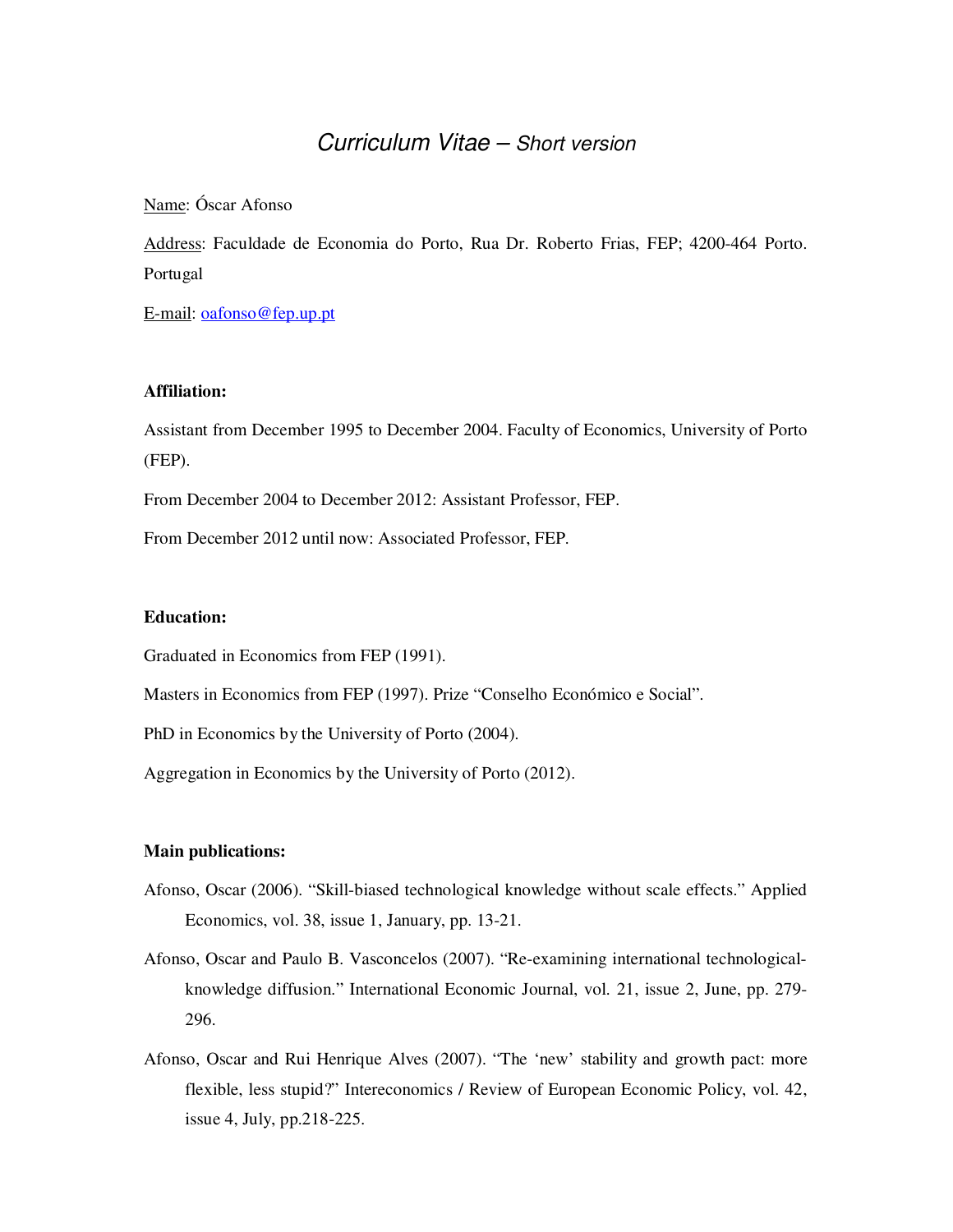- Afonso, Oscar (2008). "The impact of government on wage inequality without scale effects." Economic Modelling, vol. 25, issue 2, March, pp. 351-362.
- Afonso, Oscar and Rui Henrique Alves (2008). "Can North-South trade regime explain intra and inter-country productivity differences?" The Journal of International Trade and Economic Development (JITED), vol. 17, issue 4, December, pp. 561-595.
- Afonso, Oscar y Rui Henrique Alves (2008). "Evaluación de la reforma del Pacto de Estabilidad y Crecimiento: ¿nuevo y mejor?" Ekonomiaz, vol. 67, 1º cuatrimestre, pp. 392-409.
- Afonso, Oscar, Rui Henrique Alves y Paulo B. Vasconcelos (2008). "Déficit excesivos e Investigación y desarrollo (I+D)." Ekonomiaz, vol. 68, 2º cuatrimestre, pp. 354-369.
- Afonso, Oscar and Rui Henrique Alves (2009). "Endogenous Growth and European Fiscal Rules." Applied Economics, vol. 41, issue 7, March, pp. 849-858.
- Afonso, Oscar and Rui Henrique Alves (2009). "The Reform of the EU Budget: Finding New Own Resources." Intereconomics / Review of European Economic Policy, vol. 44, issue 3, May, pp. 177-184.
- Afonso, Oscar, Rui Henrique Alves and Paulo B. Vasconcelos (2009). "Public Deficits and Economic Growth." Economic Modelling, vol. 26, issue 5, September, pp. 1101-1109.
- Afonso, Oscar (2010). "Growth and Wage Inequality in a Scale-Independent Model with R&D and Human-Capital Accumulation." The Manchester School, vol. 78, issue 2, March, pp. 149-182.
- Afonso, Oscar, Pedro Mazeda Gil and Fernanda Figueiredo (2010). "Equilibrium Price Distribution with Directed Technical Change." Economics Letters, vol. 108, issue 2, August, pp. 130-133.
- Afonso, Oscar and Rui Leite (2010). "Learning-by-doing, technology-adoption costs and wage inequality." Economic Modelling, vol. 27, issue 5, September, pp. 1069-1078.
- Afonso, Oscar (2010). "Non-Scale Effects of International Technological-knowledge Diffusion on Southern Growth and Wages." The Japanese Economic Review, vol. 61, issue 3, September, pp. 341-366.
- Afonso, Oscar and Alexandre Almeida (2010). "SBTC versus Trade: testing skill-premia evidence across 25 OECD countries." Applied Economics Letter, vol. 17, issue 15, October, pp. 1497-1501.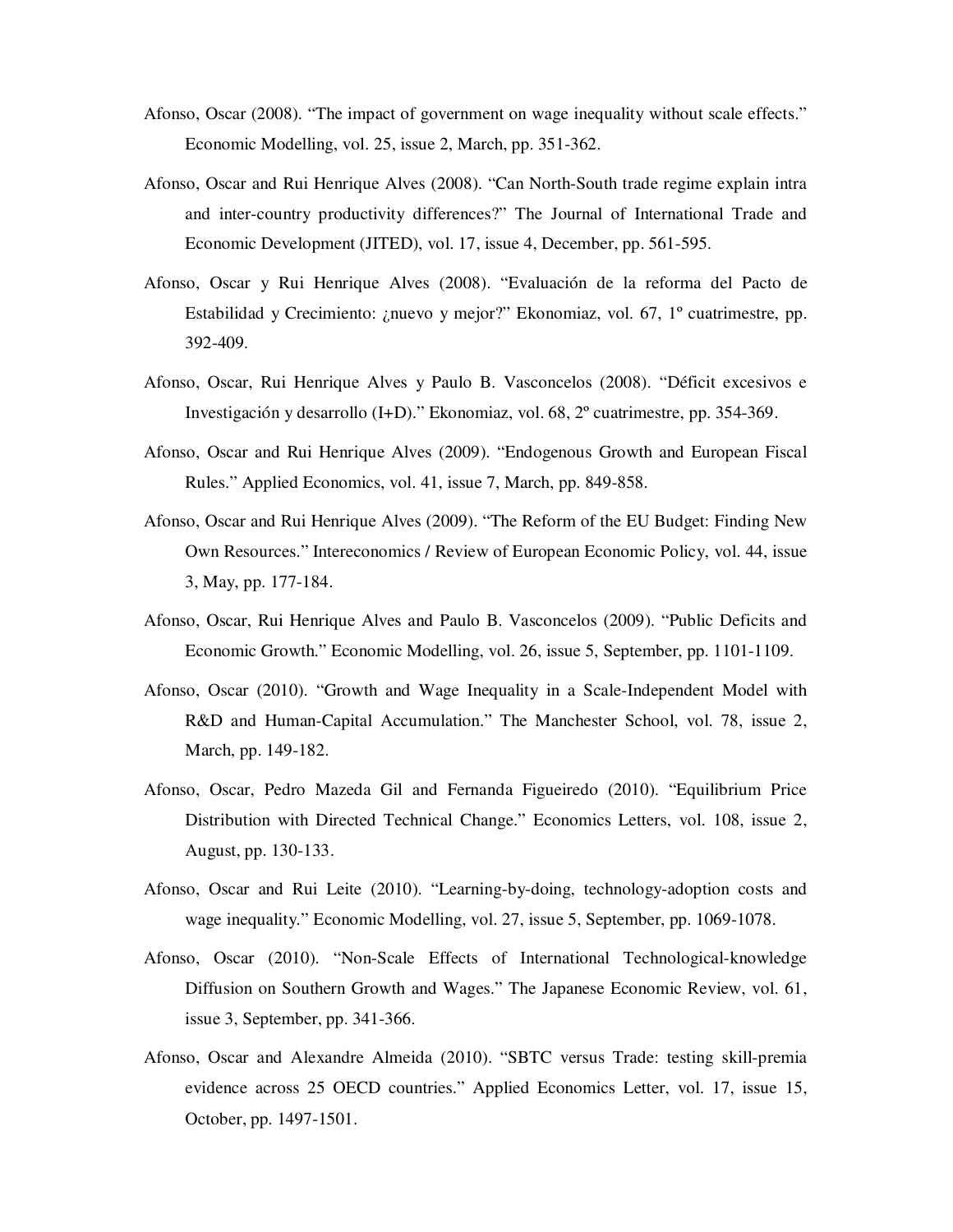- Afonso, Oscar and Ana Maria Bandeira (2010). "Value of intangibles arising from R&D activities." The Open Business Journal, vol. 3, December, pp. 30-43.
- Afonso, Oscar and Pedro Mazeda Gil (2011). "Technological-Knowledge Dynamics in Lab-Equipment Models of Quality Ladders." Applied Economics Letter, vol. 18, issue 4, March, pp. 333-336.
- Afonso, Oscar (2011). "R&D Direction and North-South Diffusion, Human Capital, Growth and Wages." Economics Research International. vol. 2011, article ID 401928, 14 pages.
- Afonso, Oscar and Maria Thompson (2011). "Costly Investment, Complementarities and the Skill Premium." Economic Modelling, vol. 28, issue 5, September, pp. 2254-2262.
- Afonso, Oscar and Nuno Gonçalves (2011). "The Portuguese Non-Observed Economy." Advances in Management and Applied Economics (AMAE), vol. 1, issue 2, pp. 23-57.
- Afonso, Oscar, Mónica Meireles and Isabel Soares (2012). "Dirty versus ecological technology in an endogenous growth model." *Applied Economics Letter*, vol. 19, issue 8, 729-733.
- Afonso, Oscar, Armando Silva and Ana Paula Africano (2012). "Learning-by-exporting: what we know and what we would like to know" *The International Trade Journal*, vol. 26, issue 3, pp. 255-288.
- Afonso, Oscar, Armando Silva and Ana Paula Africano (2012). "Which manufacturing firms learn by exporting?" *The Journal of International Trade & Economic Development*, vol. 21, issue 6, pp. 773-805.
- Afonso, Oscar and Ana Maria Bandeira (2012). "Maintenance and destruction of R&D leadership." *The Manchester School*, vol. 80, issue 6, pp. 740-751.
- Afonso, Oscar, Mónica Meireles and Isabel Soares (2012). "Are we following the right path? Assessment of the Portuguese electricity generation on atmospheric emissions." *The European Research Studies Journal*, vol. XV, issue Special Issue on Energy, pp. 109- 132.
- Afonso, Oscar (2012). "Scale-independent North-South trade effects on the technologicalknowledge bias and on wage inequality." *Review of World Economics*, vol. 148, issue 1, pp. 181–207.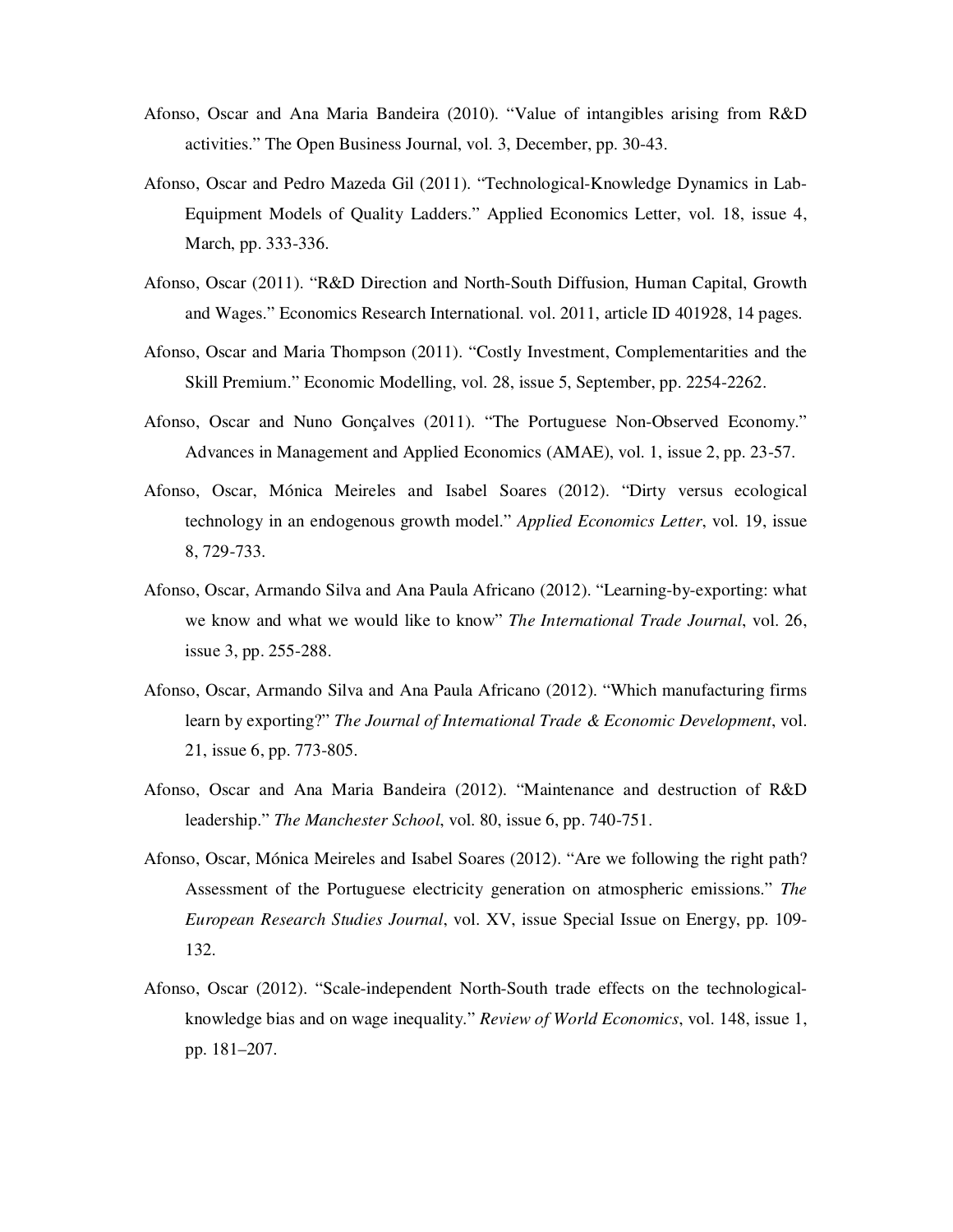- Afonso, Oscar, Sara Monteiro and Maria Thompson (2012). "A growth model for the quadruple helix." *Journal of Business Economics and Management*, vol. 13, issue 5, pp. 849-865.
- Afonso, Oscar, Nuno Torres and Isabel Soares (2012). "Oil Abundance and Economic Growth – A panel data analysis." *Energy Journal*, vol. 33, issue 2, pp. 119-148.
- Afonso, Oscar and Armando Silva (2012). "Non-scale endogenous growth effects of subsidies for exporters." *Economic Modelling*, vol. 29, issue 4, pp. 1248-1257.
- Afonso, Oscar (2012). "The impact of public goods and services and public R&D on the nonobserved economy size, wages inequality and growth." *Economic Modelling*, vol. 29, issue 5, pp. 1996-2004.
- Afonso, Oscar (2013). "Scale-independent technological-knowledge bias, human-capital accumulation and gender inequality." *Metroeconomica*, vol. 64, issue 1, pp. 125-151, February 2013.
- Afonso, Oscar, Pedro Mazeda Gil and Paulo Brito (2013). "Growth and Firm Dynamics with Horizontal and Vertical R&D." *Macroeconomic Dynamics* 17, issue 7, pp. 1438-1466.
- Afonso, Oscar, Nuno Torres and Isabel Soares (2013). "Natural Resources, Wage Growth and Institutions – A Panel Approach." *The World Economy*, vol. 36, issue 5, pp. 661-687.
- Afonso, Oscar, Armando Silva and Ana Paula Africano (2013). "Economic performance and international trade engagement: the case of Portuguese manufacturing firms." *International Economics and Economic Policy*, vol. 10, Issue 4, pp 521-547.
- Afonso, Oscar, Susana Silva and Isabel Soares (2013). "Economic Growth and Polluting Resources: market equilibrium and optimal policies." *Economic Modelling*, vol. 30, January, pp. 825-834.
- Afonso, Oscar, Susana Silva and Isabel Soares (2013). "Economic and environmental effects under resource scarcity and substitution between renewable and non-renewable resources." *Energy Policy*, vol. 54, pp. 113-124.
- Afonso, Oscar (2013). "Diffusion and directed technological knowledge, human capital and wages." *Economic Modelling*, vol. 31, pp. 370-382.
- Afonso, Oscar, Armando Silva and Ana Paula Africano (2013). "Do the most productive firms become exporters? A test from Portugal." *Investigación Economica*, vol.72, issue 283.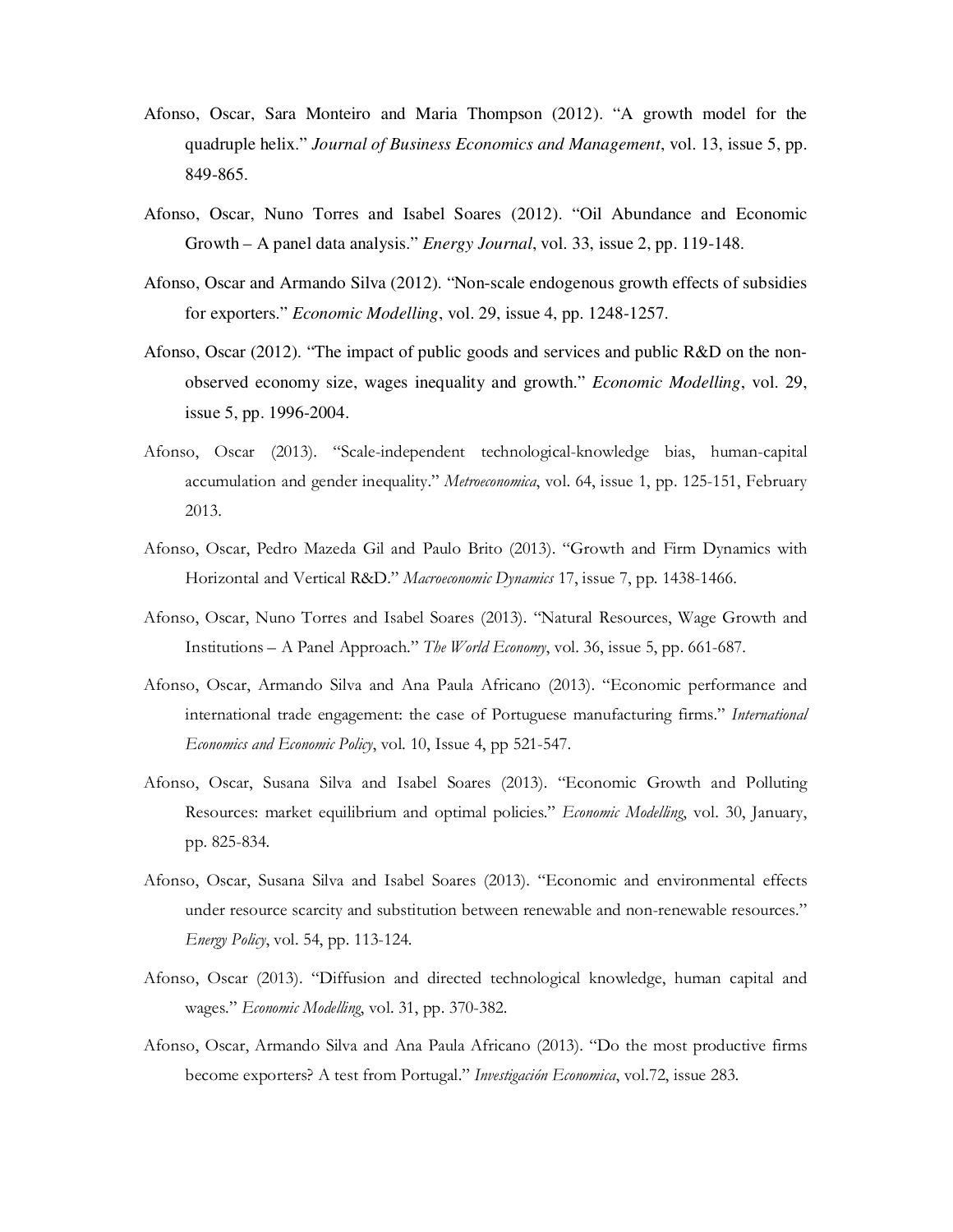- Afonso, Oscar and Ana Bandeira (2013). "Effects of international diffusion of a General Purpose Technology on wage inequality." *Hitotsubashi Journal of Economics*, vol. 54, issue 2.
- Afonso, Oscar, Elena Sochirca and Pedro Mazeda Gil (2013). "Technological-knowledge bias and the industrial structure under costly investment and complementarities." *Economic Modelling*, vol. 32, pp. 440-451.
- Afonso, Oscar, Ana Lurdes Albuquerque and Alexandre Almeida (2013). "Wage inequality determinants in European Union countries." *Applied Economics Letter*, vol. 20, issue 12, August, pp. 1170-1173.
- Afonso, Oscar and Pedro Mazeda Gil (2013). "Effects of North-South trade on wage inequality and on human-capital accumulation." *Economic Modelling*, vol. 35, Issue September 2013, pp. 481-492.
- Afonso, Oscar, José Gaspar and Paulo Vasconcelos (2014). "Economic Growth and Multiple Equilibria: a critical note." *Economic Modelling*, vol. 36, January 2014, pp. 157-160.
- Afonso, Oscar, Mónica Azevedo and Sandra Silva (2014). "Endogenous growth and intellectual property rights: a North-South modelling proposal." *Economic Modelling*, vol. 38, pp. 112- 120.
- Afonso, Oscar, Elena Sochirca and Pedro Gil (2014). "Technology Structure and Skill Structure: Costly Investment and Complementarity Effects Quantification." *Journal of Macroeconomics*, vol. 40, June, pp. 172-189.
- Afonso, Oscar, Pedro Neves and Maria Thompson (2014). "The Skill Premium and Economic Growth with Costly Investment, Complementarities and International Technological-Knowledge Diffusion" *The Journal of International Trade & Economic Development*., vol. 23, Issue 6, pp. 878-905, 2014.
- Afonso, Oscar, Duarte Leite and Sandra T. Silva (2014). "Institutions, Economics and the Development Quest." *Journal of Economic Surveys*, vol. 28, Issue 3, pp. 491–515.
- Afonso, Oscar, Jurriën J. Bakker e Sandra T. Silva (2014). "The effects of autocatalytic trade cycles on economic growth." *Journal of Business Economics and Management*, vol. 15, Issue 3, pp. 486-508, 2014.
- Afonso, Oscar, Sara Monteiro and Maria Thompson (2014). "Innovation Economy, Productive Public Expenditure and Economic Growth." *Metroeconomica*, vol. 65, Issue 4, pp. 671-689.